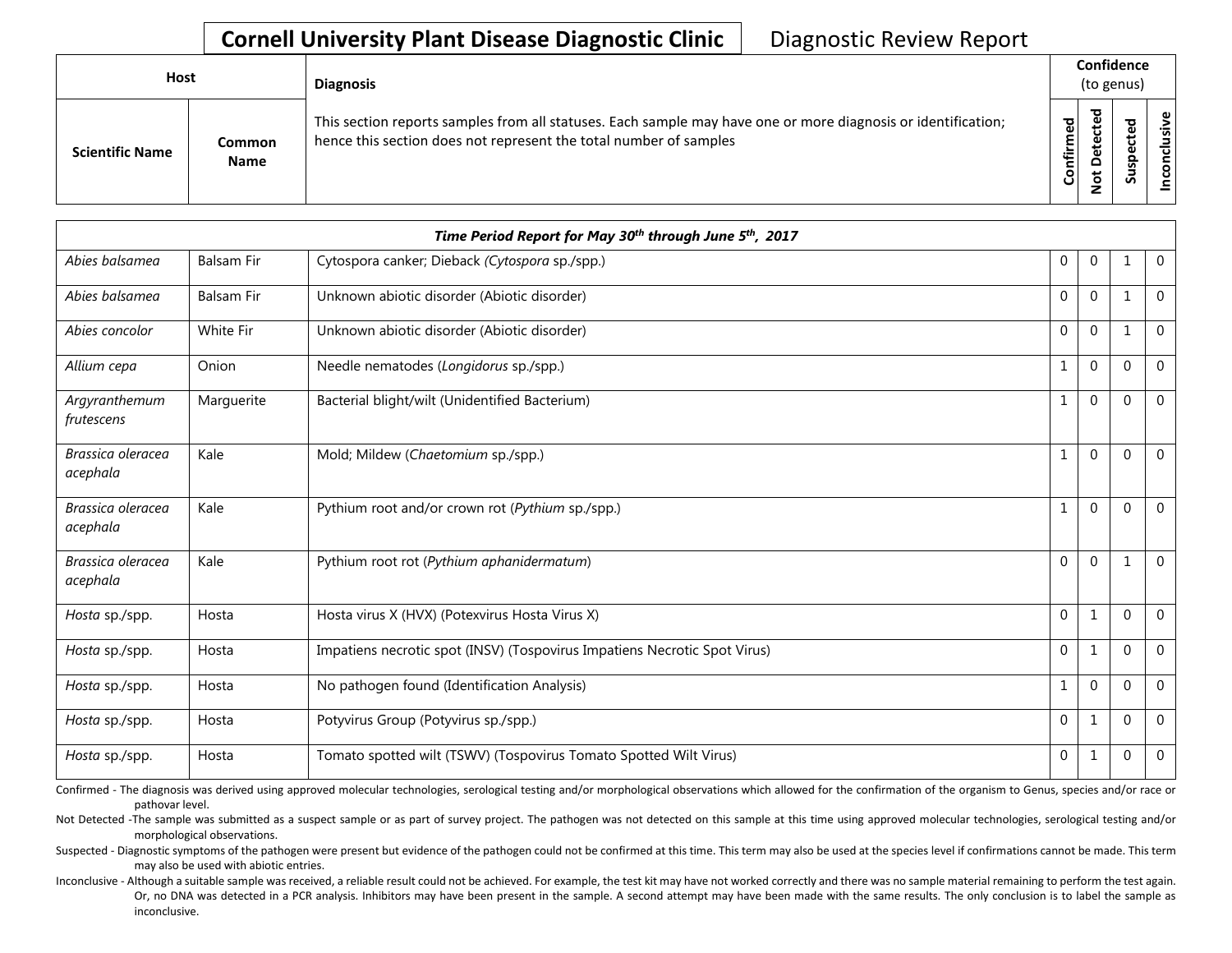| Host                   |                              | <b>Diagnosis</b>                                                                                                                                                                   |                               | Confidence<br>(to genus) |                       |              |
|------------------------|------------------------------|------------------------------------------------------------------------------------------------------------------------------------------------------------------------------------|-------------------------------|--------------------------|-----------------------|--------------|
| <b>Scientific Name</b> | <b>Common</b><br><b>Name</b> | This section reports samples from all statuses. Each sample may have one or more diagnosis or identification;<br>hence this section does not represent the total number of samples | ਠ<br>ω<br><b>onfirm</b><br>٥۱ | ъ<br>$\Omega$<br>⇁       | ω<br>o<br>௨<br>s<br>n | υ١<br>g<br>۰ |

| Hosta sp./spp.             | Hosta           | Unknown abiotic disorder (Abiotic disorder)           | $\Omega$       | $\Omega$     |          | $\mathbf 0$    |
|----------------------------|-----------------|-------------------------------------------------------|----------------|--------------|----------|----------------|
| Kalmia latifolia           | Mountain Laurel | Armillaria root rot (Armillaria sp./spp.)             | $\Omega$       | $\mathbf{1}$ | $\Omega$ | $\Omega$       |
| Kalmia latifolia           | Mountain Laurel | Crown rot; Root rot; Stem rot (Phytophthora sp./spp.) | $\theta$       | $\mathbf{1}$ | $\Omega$ | $\overline{0}$ |
| Kalmia latifolia           | Mountain Laurel | Planting too deep (Abiotic disorder)                  | $\theta$       | $\mathbf 0$  | 1        | $\overline{0}$ |
| Ligustrum sp./spp.         | Privet          | Alternaria leaf spot (Alternaria sp./spp.)            | $\mathbf{1}$   | $\Omega$     | $\Omega$ | $\overline{0}$ |
| Ligustrum sp./spp.         | Privet          | Privet bud mite (Aculus ligustri)                     | $\Omega$       | $\Omega$     |          | $\Omega$       |
| Lycopersicon<br>esculentum | Tomato          | Chemical injury (Abiotic disorder)                    | $\overline{0}$ | $\Omega$     | 1        | $\Omega$       |
| Lycopersicon<br>esculentum | Tomato          | Low pH; Nutrient imbalance (Abiotic disorder)         | $\mathbf 0$    | $\mathbf{0}$ | 1        | $\mathbf 0$    |
| Lycopersicon<br>esculentum | Tomato          | No pathogen found (Identification Analysis)           | $\mathbf{1}$   | $\mathbf{0}$ | $\Omega$ | $\mathbf 0$    |
| Melissa officinalis        | Lemon Balm      | Insect damage (Unidentified Insect)                   | $\theta$       | $\Omega$     |          | $\Omega$       |
| Melissa officinalis        | Lemon Balm      | Referred to specialist (Identification Analysis)      | $\mathbf{1}$   | $\Omega$     | $\Omega$ | $\overline{0}$ |
| Melissa officinalis        | Lemon Balm      | Rhizoctonia root; Crown rot (Rhizoctonia sp./spp.)    | $\Omega$       | 1            | $\Omega$ | $\mathbf 0$    |
| Melissa officinalis        | Lemon Balm      | Septoria leaf spot (Septoria sp./spp.)                | $\mathbf 1$    | $\mathbf{0}$ | $\Omega$ | $\Omega$       |

Confirmed - The diagnosis was derived using approved molecular technologies, serological testing and/or morphological observations which allowed for the confirmation of the organism to Genus, species and/or race or pathovar level.

Not Detected -The sample was submitted as a suspect sample or as part of survey project. The pathogen was not detected on this sample at this time using approved molecular technologies, serological testing and/or morphological observations.

Suspected - Diagnostic symptoms of the pathogen were present but evidence of the pathogen could not be confirmed at this time. This term may also be used at the species level if confirmations cannot be made. This term may also be used with abiotic entries.

Inconclusive - Although a suitable sample was received, a reliable result could not be achieved. For example, the test kit may have not worked correctly and there was no sample material remaining to perform the test again. Or, no DNA was detected in a PCR analysis. Inhibitors may have been present in the sample. A second attempt may have been made with the same results. The only conclusion is to label the sample as inconclusive.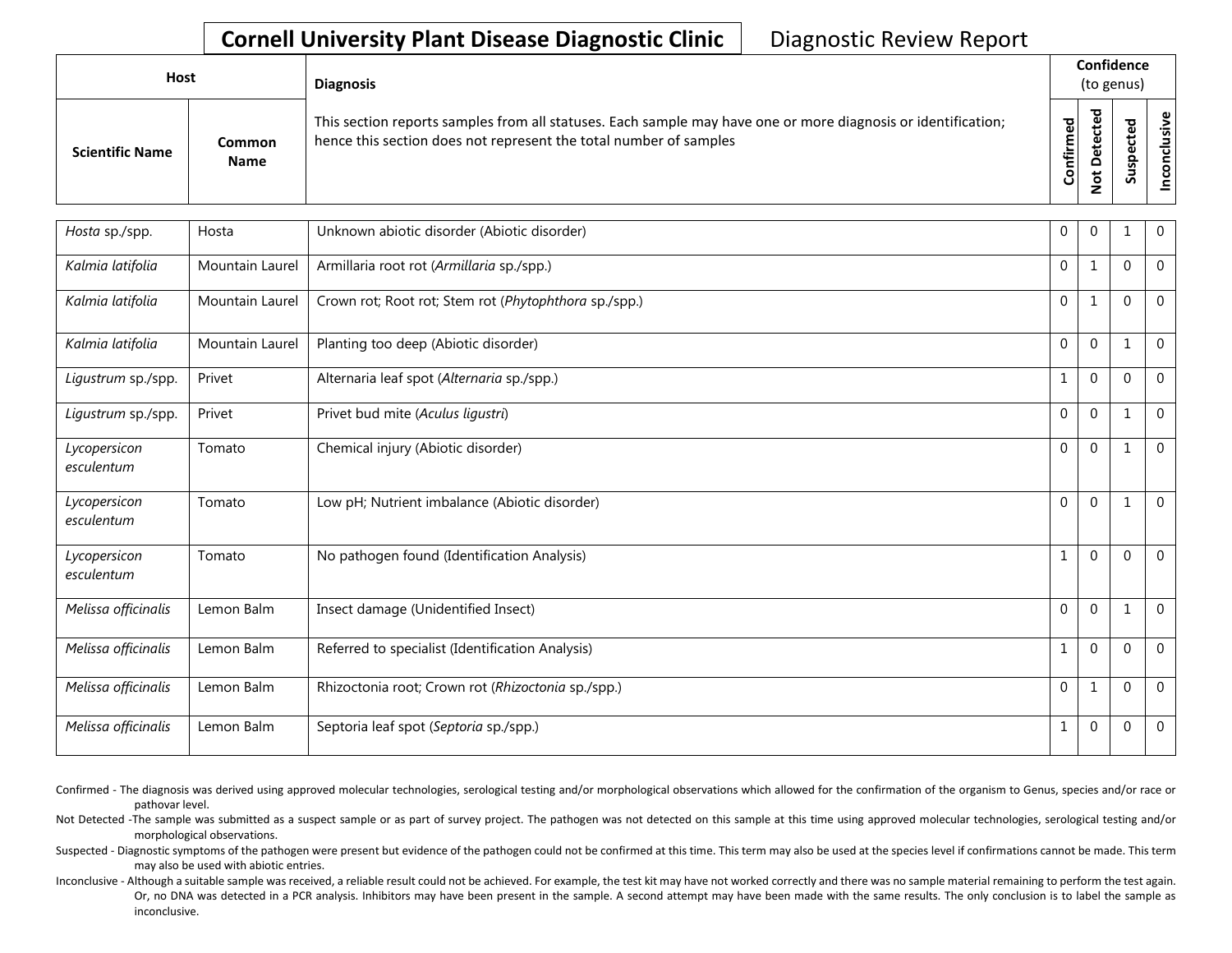| Host                   |                              | <b>Diagnosis</b>                                                                                                                                                                   |               | Confidence<br>(to genus) |                                 |                  |  |  |  |  |
|------------------------|------------------------------|------------------------------------------------------------------------------------------------------------------------------------------------------------------------------------|---------------|--------------------------|---------------------------------|------------------|--|--|--|--|
| <b>Scientific Name</b> | <b>Common</b><br><b>Name</b> | This section reports samples from all statuses. Each sample may have one or more diagnosis or identification;<br>hence this section does not represent the total number of samples | ဥ<br>Confirme | ಕ<br>$\Omega$<br>ى       | ъ<br>ω<br>د<br>ω<br>௨<br>s<br>ä | usive<br>᠊ᠣ<br>۰ |  |  |  |  |

| Ophiopogon<br>japonicus | Mondograss;<br>Dwarf lily turf | Anthracnose; Colletotrichum leaf spot (Colletotrichum sp./spp.) |              | $\mathbf 0$  | 0              | 0              |
|-------------------------|--------------------------------|-----------------------------------------------------------------|--------------|--------------|----------------|----------------|
| Ophiopogon<br>japonicus | Mondograss;<br>Dwarf lily turf | Unknown abiotic disorder (Abiotic disorder)                     | $\mathbf 0$  | $\mathbf 0$  | 1              | $\mathbf 0$    |
| Picea abies             | Norway Spruce                  | High soil moisture (Abiotic disorder)                           | $\mathbf{0}$ | $\mathbf{0}$ | 1              | 0              |
| Picea abies             | Norway Spruce                  | No pathogen found (Identification Analysis)                     |              | $\mathbf{0}$ | $\Omega$       | $\mathbf 0$    |
| Picea abies             | Norway Spruce                  | Winter injury (Abiotic disorder)                                | $\mathbf{0}$ | $\mathbf{0}$ | 1              | $\mathbf 0$    |
| Picea sp./spp.          | Spruce                         | Cytospora canker; Dieback (Cytospora sp./spp.)                  | $\mathbf{0}$ | $\mathbf{0}$ | 1              | $\mathbf 0$    |
| Picea sp./spp.          | Spruce                         | Drought stress damage (Abiotic disorder)                        | $\mathbf{0}$ | $\mathbf 0$  | 1              | $\overline{0}$ |
| Picea sp./spp.          | Spruce                         | Rhizosphaera needle cast (Rhizosphaera sp./spp.)                |              | $\mathbf{0}$ | $\Omega$       | $\mathbf 0$    |
| Picea sp./spp.          | Spruce                         | Environmental stress; Problem (Abiotic disorder)                | $\mathbf 0$  | $\mathbf{0}$ | 1              | $\mathbf 0$    |
| Picea sp./spp.          | Spruce                         | Spruce spider mite (Oligonychus ununguis)                       | $\mathbf{0}$ | $\mathbf{0}$ | $\overline{2}$ | $\mathbf 0$    |
| Picea sp./spp.          | Spruce                         | Stigmina needle blight (Stigmina lautii)                        |              | $\mathbf 0$  | $\mathbf 0$    | $\mathbf 0$    |
| Pieris japonica         | Japanese<br>Andromeda          | Armillaria root rot (Armillaria sp./spp.)                       | 0            | 1            | $\mathbf 0$    | 0              |

- Confirmed The diagnosis was derived using approved molecular technologies, serological testing and/or morphological observations which allowed for the confirmation of the organism to Genus, species and/or race or pathovar level.
- Not Detected -The sample was submitted as a suspect sample or as part of survey project. The pathogen was not detected on this sample at this time using approved molecular technologies, serological testing and/or morphological observations.
- Suspected Diagnostic symptoms of the pathogen were present but evidence of the pathogen could not be confirmed at this time. This term may also be used at the species level if confirmations cannot be made. This term may also be used with abiotic entries.
- Inconclusive Although a suitable sample was received, a reliable result could not be achieved. For example, the test kit may have not worked correctly and there was no sample material remaining to perform the test again. Or, no DNA was detected in a PCR analysis. Inhibitors may have been present in the sample. A second attempt may have been made with the same results. The only conclusion is to label the sample as inconclusive.